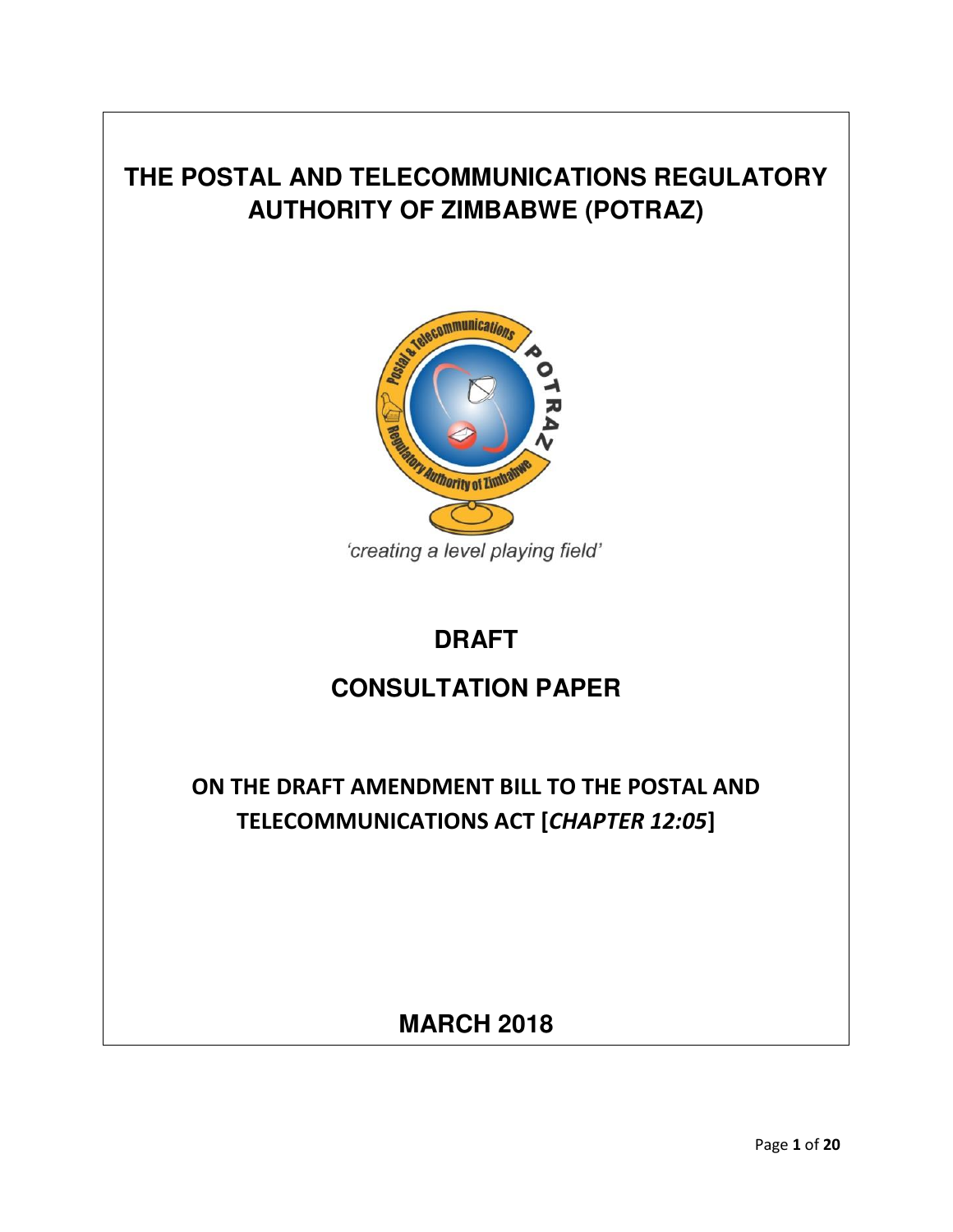#### **1. INTRODUCTION**

Pursuant to the Postal and Telecommunications Act Cap 12:05, (hereinafter referred to as 'the Act'), The Postal and Telecommunications Regulatory Authority of Zimbabwe (hereinafter referred to as 'POTRAZ' or 'the Authority') has a mandate to regulate the Postal and Telecommunications sector in Zimbabwe. In order to involve the public in the decision-making process in line with the Constitution of the Republic of Zimbabwe, POTRAZ has prepared this public consultative document to solicit opinions of the stakeholders on the proposed amendments to the Act.

This Consultative Paper outlines the key areas that POTRAZ has identified and proposed for amendment, the rationale for the proposed amendment, and the procedures and timeframe for players in the industry in particular, and the public in general, to submit their views and comments.

## **2. BACKGROUND**

- 2.1. The regulatory framework empowers POTRAZ to grant licenses, issue directions, determinations and the standards of performance in connection with the operation and provision of telecommunication services, among other functions.
- 2.2. The current Act was promulgated in 2000 and has not been comprehensively amended to take into account technological and market developments since then, hence the need to re-vamp the Act. The main objective of this review process is to ensure that the legislative framework remains relevant and flexible enough to deal with the fast changing postal and telecommunications landscape.
- 2.3. POTRAZ seeks to minimize barriers to entry to enable consumers and businesses to fully reap the benefits of competition. Elaborate provisions are therefore being proposed to deal with competition issues.
- 2.4. Technological changes in the postal and telecommunications sector have posed challenges to the current licensing, regulation and enforcement provisions, resulting in some of the provisions becoming inadequate or obsolete in terms of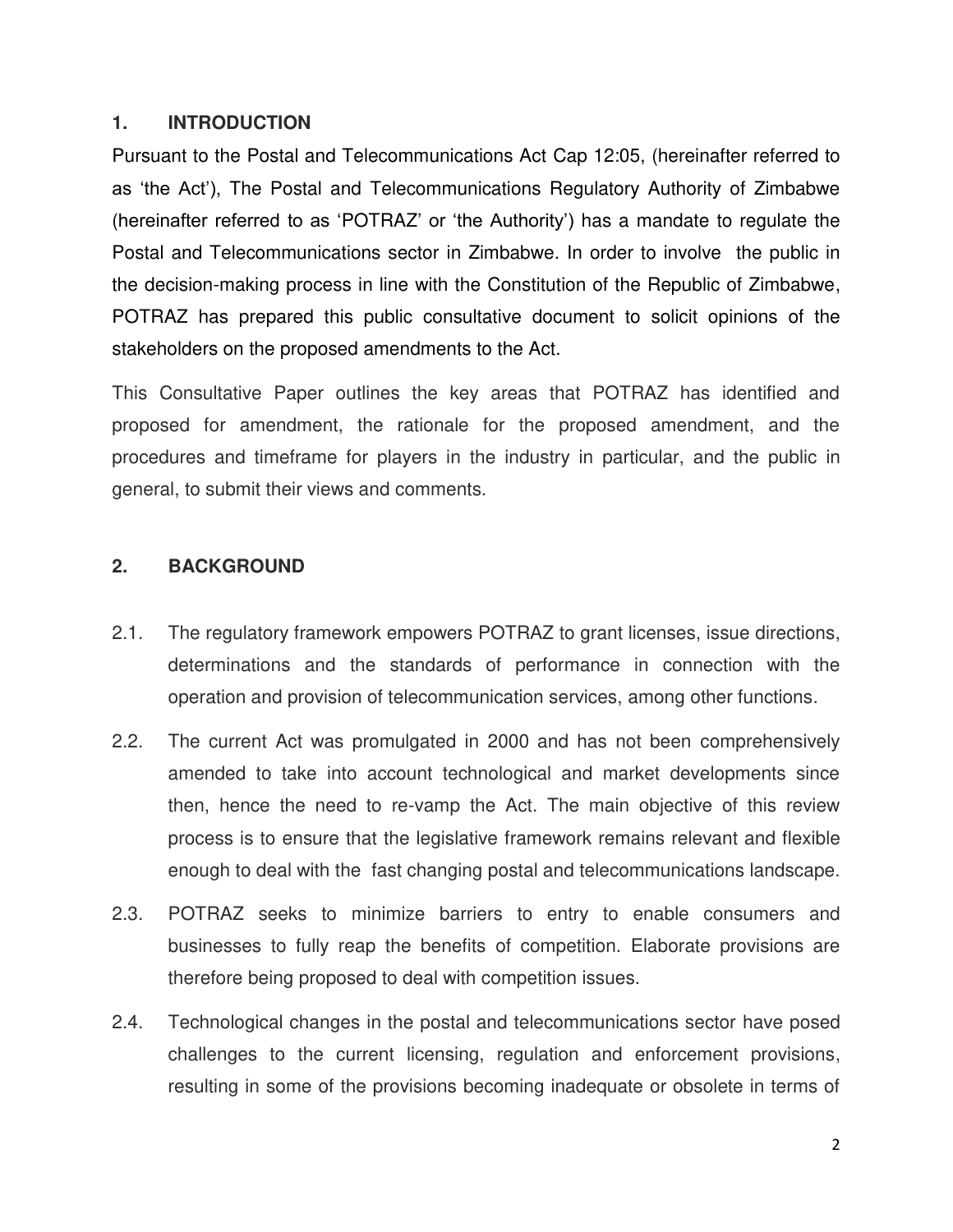dealing with some aspects of licensing and regulation. The proposed amendments will enable the Authority to effectively regulate the sector in accordance with market and technological trends.

- 2.5. In this review, POTRAZ recognises that consumer and business' reliance on telecommunication services has increased significantly over the past few years. As a result, demands and expectations for reliable and better quality telecommunication services have gone up. The proposed amendments seek to put in place a suite of consumer protection measures to safeguard consumer interests through a dedicated platform.
- 2.6. More importantly, the proposed amendments are in line with the thrust of the National Information Communication Technology (ICT) Policy, which seeks to create an enabling policy and regulatory environment for the growth of the ICT sector in order to enable national socio-economic transformation. The review will align the Act with the objectives of the policy framework. The ICT policy also recognises the challenges brought about by technology and the need to develop effective frameworks for dealing with abuse of postal and telecommunication networks.
- 2.7. There are also several obsolete provisions and some which need alignment with the Constitution and other statutes, which this review process seeks to address.

## **3. CALL FOR SUBMISSIONS**

3.1. Accordingly, this paper aims to generate discussion and encourage input from stakeholders. All stakeholders are therefore invited to express their views on the issues under consideration in this paper. In addition, observations on the questions and other issues raised or that should have been raised in the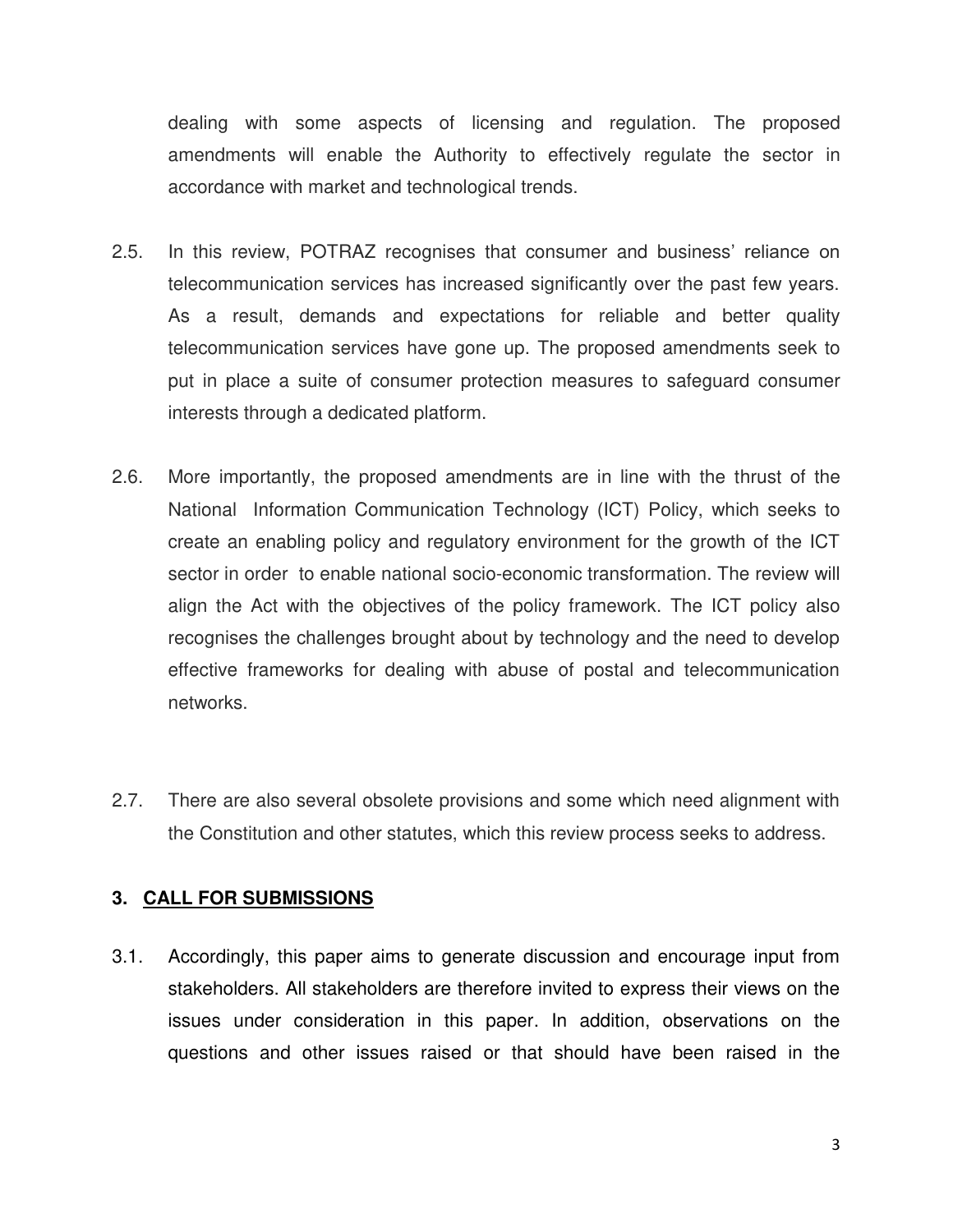document may be submitted electronically to [Act@potraz.gov.zw](mailto:Act@potraz.gov.zw) and copy to the.regulator@potraz.gov.zw

- 3.2. Respondents should organise their submissions as follows:
	- 3.2.1. Cover page with company/personal information and contact details
	- 3.2.2. Summary of major points
	- 3.2.3. Comments/views and justification
	- 3.2.4. Conclusion
- 3.3. Supporting materials may be placed as an annexure to the submissions and comments must be submitted in Microsoft word format. POTRAZ reserves the right to make public all, or parts of any written submissions and disclose the identity of the source. However, respondents may request confidential treatment of any part of the submissions that the Respondent believes to be proprietary, confidential or commercially sensitive. Any such information should be clearly marked and placed in a separate annexure.

## 3.4. **All comments should be addressed to:**

The Director General

Postal and Telecommunications Regulatory Authority of Zimbabwe 1008 Performance Close Mount Pleasant Business Park Mount Pleasant Harare

## **3.5. The deadline for submissions is the 10th of April 2018.**

## **4. SUMMARY OF AMENDMENTS**

4.1. The Act [*Chapter 12:05*] was promulgated in 2000 and since then technology and services have evolved at a rapid rate thereby creating gaps in the regulatory framework.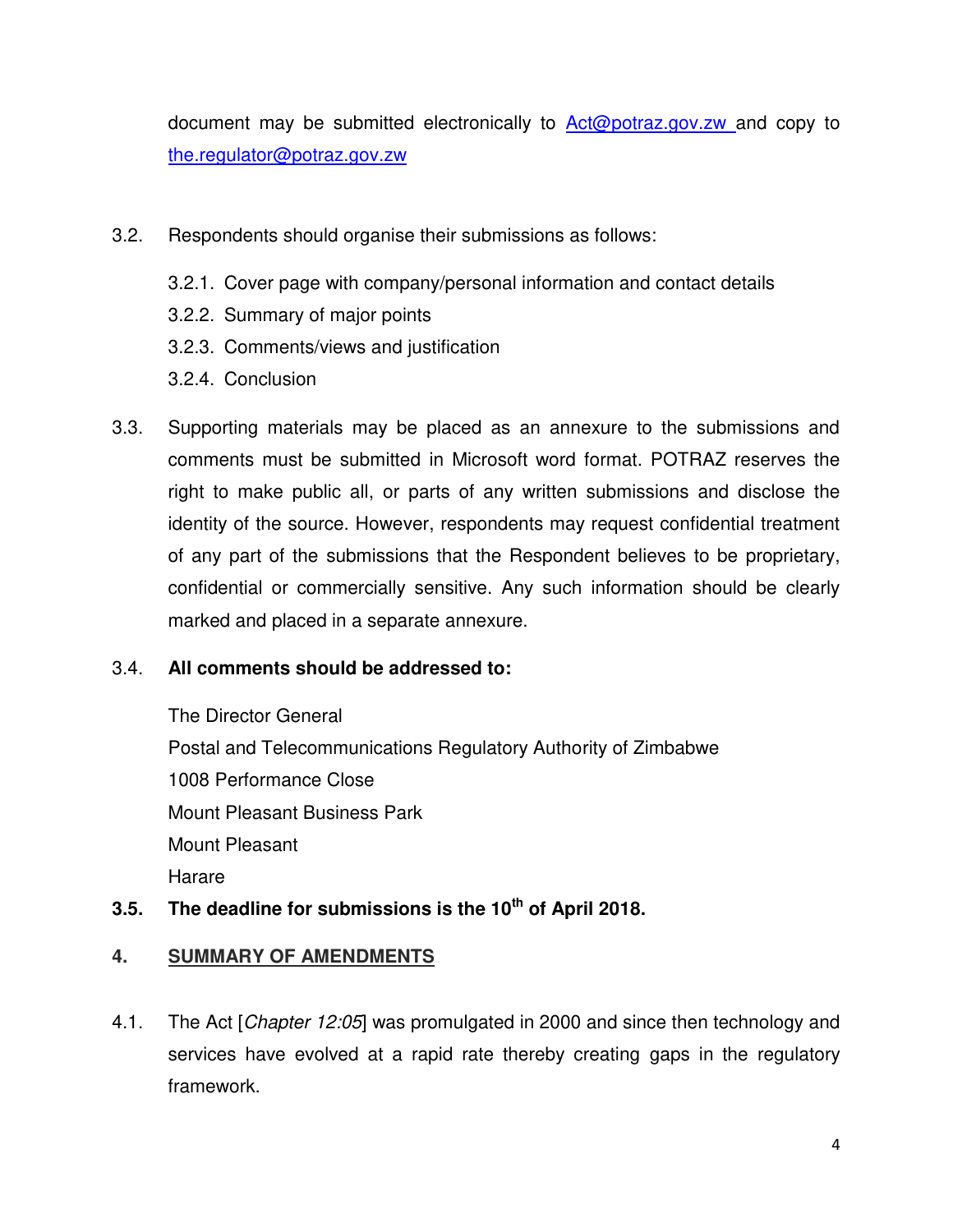- 4.2. The licensing framework under the current Act, which technology and services based no longer reflects changes in technology and services that has taken place over the past decade. The proposed amendments will also ensure regulatory flexibility.
- 4.3. In order to promote and maintain effective competition between persons engaged in the provision of postal and telecommunication services, there is a need to incorporate elaborate provisions that deal with competition issues.
- 4.4. The amendments are intended to provide elaborate provisions on the licensing of radio frequency spectrum in Zimbabwe, which have not been very clear under the current Act;
- 4.5. In order to adequately provide for the regulation of tariffs by the Authority; the sections that deal with tariff regulation are being revisited to address gaps in the current Act;
- 4.6. The amendments also seek to provide elaborate provisions relating to management of numbers domain names and internet exchange points; and
- 4.7. The current Act does not provide for a sector specific dispute resolution framework which is being proposed under this review process.

## **5. DETAILS OF PROPOSED AMENDMENTS**

The amendments have been categorized into three (3) main aspects namely,

- (a) General amendments,
- (b) Amendments to give the Authority greater flexibility to deal with the fast pace of technological developments, and
- (c) Amendments to improve POTRAZ's oversight over the sector and provide greater clarity on some provisions.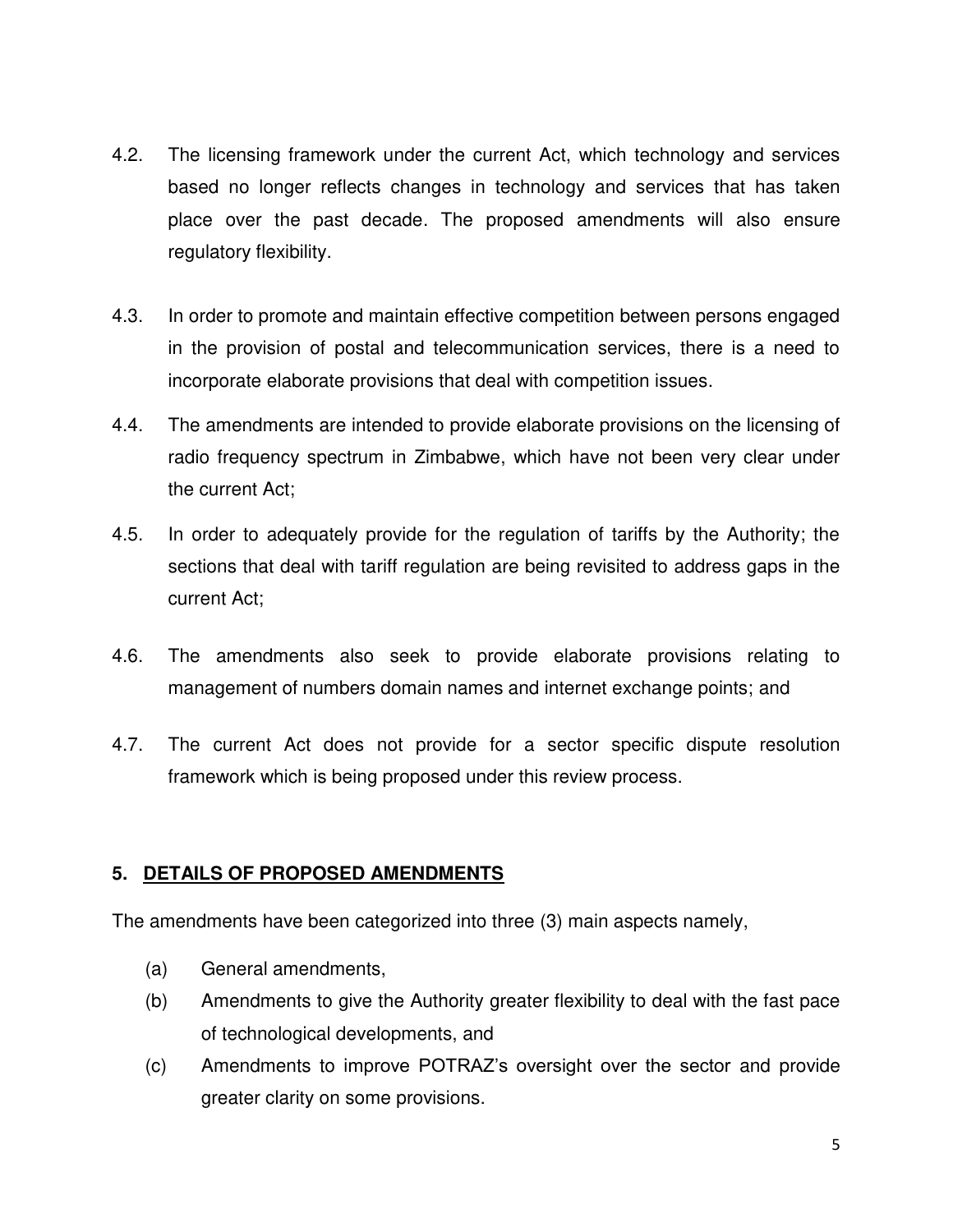#### **5.1. General amendments**

Since 2000, there have been changes to the Constitution and other pieces of legislation which requires alignment of the Act with these changes. In addition, new definitions have been proposed and existing definitions have been recast to clearly articulate the meaning of terms used under the Act. The following changes are being proposed for consideration under general amendments:

- 5.1.1. New definition of terms attached hereto in document marked **Annexure 'I'** are being proposed for inclusion and recasting in order to reflect the true meaning of the terms within the context.
- 5.1.2. A new section 3 outlining the objects of the Act is being proposed to give a broad overview of the underlying purpose of the Act and which can be useful to resolve certain ambiguity or uncertainty on provisions of the Act.
- 5.1.3. Broadening of functions of the Authority with additional functions outlined from 5(j) to (t). In addition, under functions, more clarity has been provided on the role of the Authority with regards to giving technical support and serve as a member of any international organization that the country is signatory to under the Postal and Telecommunications sectors.
- 5.1.4. Section 7(1) is being proposed to increase the composition of the Board from not less than five (5) but not more than seven (7) to not less than nine (9) and not more than eleven (11) for Efficiency purposes given that the Board has 5 Committees and it is important for each Board member to sit in no more than three committees.
- 5.1.5. A new subsection 7(3) to clearly state that half of the Board shall be made up of women. This is in line with Section 17 of the Constitution which calls for 50% representation of women in government institutions or bodies established by an Act of Parliament.
- 5.1.6. In line with the new Corporate Governance thrust the proposal is: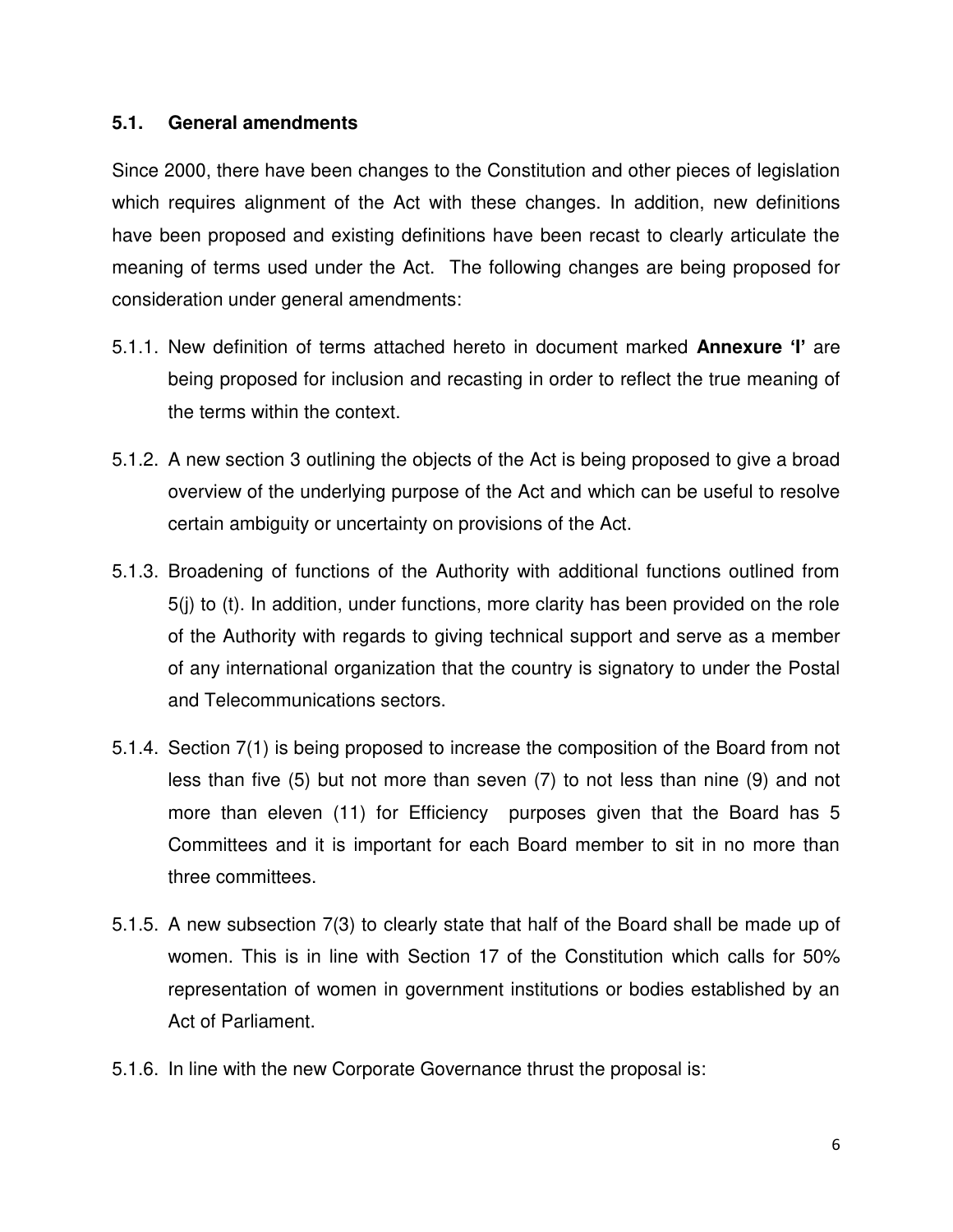(1) To reduce meetings of the Board from six (6) to four (4) annually in terms of section 6(1) of the Second Schedule to the Act.

 (2) to limit the term of office of Board Members to three (3) years and reappointment for a further one (1) term.

5.1.7. Repeal of sections 105-111 which have become obsolete as these provisions have been overtaken by events.

**Comment 1: Do you agree with the proposed general amendments including definitions in Annexure 'I'? What are the suggested alternatives to the proposals?** 

## **5.2. Amendments to give the Authority greater flexibility to deal with the fast pace of technological developments in the sector**

- 5.2.1. The Act prescribes the technology specific classes of licenses to be issued by POTRAZ. The current approach does not provide the Authority with the flexibility to swiftly include new types of licenses, despite changes in technology, services and consumer demands. Such a scenario has affected not only innovation but has been a barrier to entry for new market players, thereby, stifling competition and consumer choice to services.
- 5.2.2. Furthermore, the Postal sector has also evolved over the years with new forms of postal services having emerged and calling for a review of the postal sector licensing framework.
- 5.2.3. POTRAZ proposes to move from a legislative approach of prescribing technology or service specific classes of licenses under the Principal Act and make provision for technology and service neutral classes of licensees to be made by the Minister from time to time. This approach will give greater flexibility to POTRAZ in dealing with technological developments within the sector. The Act will just provide for broad categories of public and private licences that may be issued under the Act namely; Postal, Telecommunications, Radio frequency/spectrum and Radio station licences. The proposed broad categorisation of licences is provided for under sections 23, 24, 25 and 26 of the proposed amendments.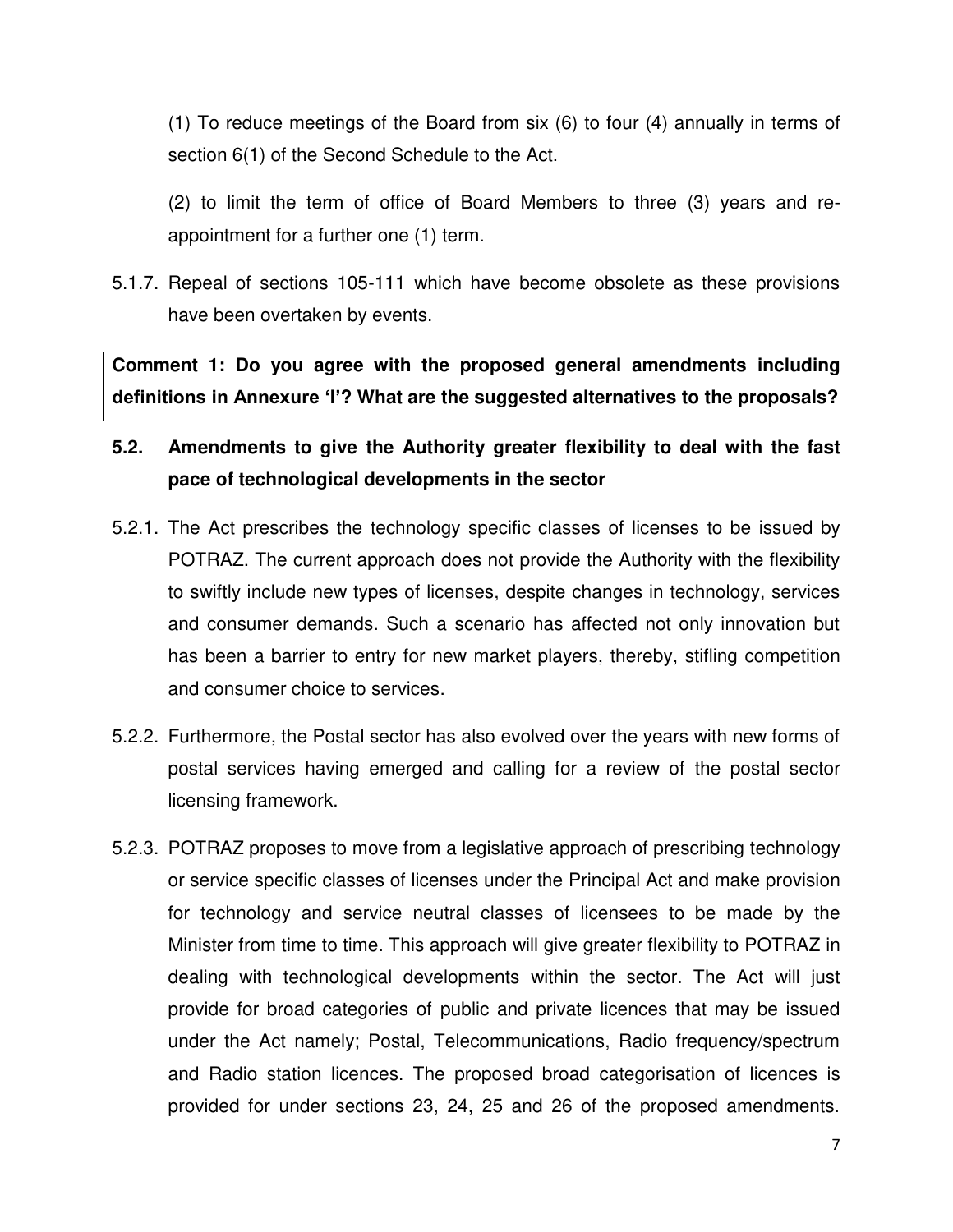These sections will empower the Minister to then make regulations outlining specific categories of licences for each broad category covered under the Act.

- 5.2.4. In accordance with the consultation document published and consulted on with stakeholders in March 2016, POTRAZ intends to review the licensing framework. It is POTRAZ's belief that the development of new services should not be hindered by the existence of barriers, including regulatory barriers. For example, development of new products and services may be held back by regulatory uncertainty given that existing rules were defined based on traditional distinctions of technologies.
- 5.2.5. POTRAZ's proposal to streamline the existing licensing categories has been carefully considered taking into account technological changes locally and approaches adopted by various countries as well as challenges experienced with each model.
- 5.2.6. In proposing the new licensing framework, POTRAZ considered the following:
	- (a) The need to promote competition in the application market segment and the need to facilitate infrastructure sharing at the infrastructure/ facility market segment.
	- (b) The benchmarks conducted on other countries and the challenges experienced in those countries. e.g. Zambia and Botswana who adopted the Two-Tier Licence regime but have now moved or are moving towards Four-Tier Licence regime. One of the major challenge and consideration that has resulted in this shift is the need for a licensing framework that delinks the passive network infrastructure from the active network infrastructure.
- 5.2.7. The proposed classes of licences that will usher in the new licensing framework are outlined in document marked as **Annexure 'II'.**
- 5.2.8. From time to time technological developments in the sector call for the replanning and re-assignment of spectrum. Sections 44 - 48 seek to create greater regulatory flexibility by empowering the Authority to develop a National Radio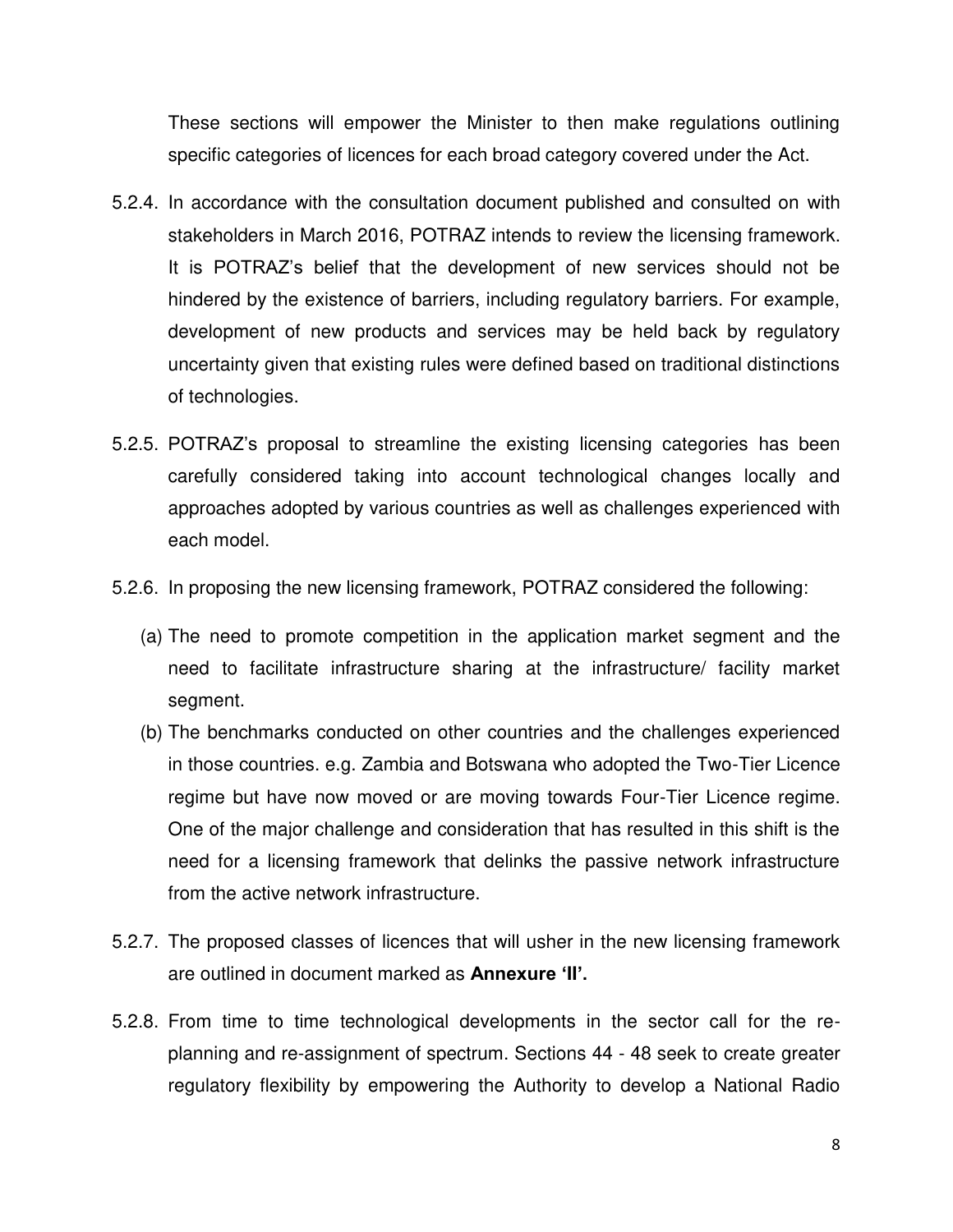Frequency Spectrum Plan to be used in planning, managing and controlling use of spectrum. It also provides for the processes to be followed in the preparation of such a Plan. In addition, the proposed amendments to section 33 (e) seek to empower the Authority to be able to amend licences for purposes of implementing changes in the National Radio Frequency Spectrum Plan.

- 5.2.9. Currently, the Authority was assigning radio frequency spectrum without necessarily issuing spectrum licences. The proposed amendment in section 25 will empower the Authority to issue spectrum licences from time to time.
- 5.2.10. In addition, the management of Numbering resources and Subscriber Information is not clearly articulated in the current Act and in order to provide regulatory certainty new sections 40, 41, 42 and 43 have been incorporated to articulate the regulatory role of POTRAZ in relation to these important issues.

## **Comment 2: The Authority invites comments on:**

**(a) Proposed amendments to sections 23-26 on removing the technology and service specific categorization of licences from the Act and make provision for a new licensing regime in regulations to be promulgated from time to time.** 

**(b) The proposed classes of licences in in Annexure 'II'.** 

**(c) The proposed amendments in sections 33 (1) (e) to empower POTRAZ to amend licences for purposes of implementing changes to the National Radio Frequency Plan.** 

**(d) The proposed amendments in sections 44-48 in relation to National Radio Frequency Spectrum Planning, assignments, and exemptions.** 

**(e) The proposed amendments in sections 25 to empower POTRAZ to issue Radio Frequency Spectrum licences.** 

**(f) The proposed new sections 40-43 on management of numbering resources and subscriber information.**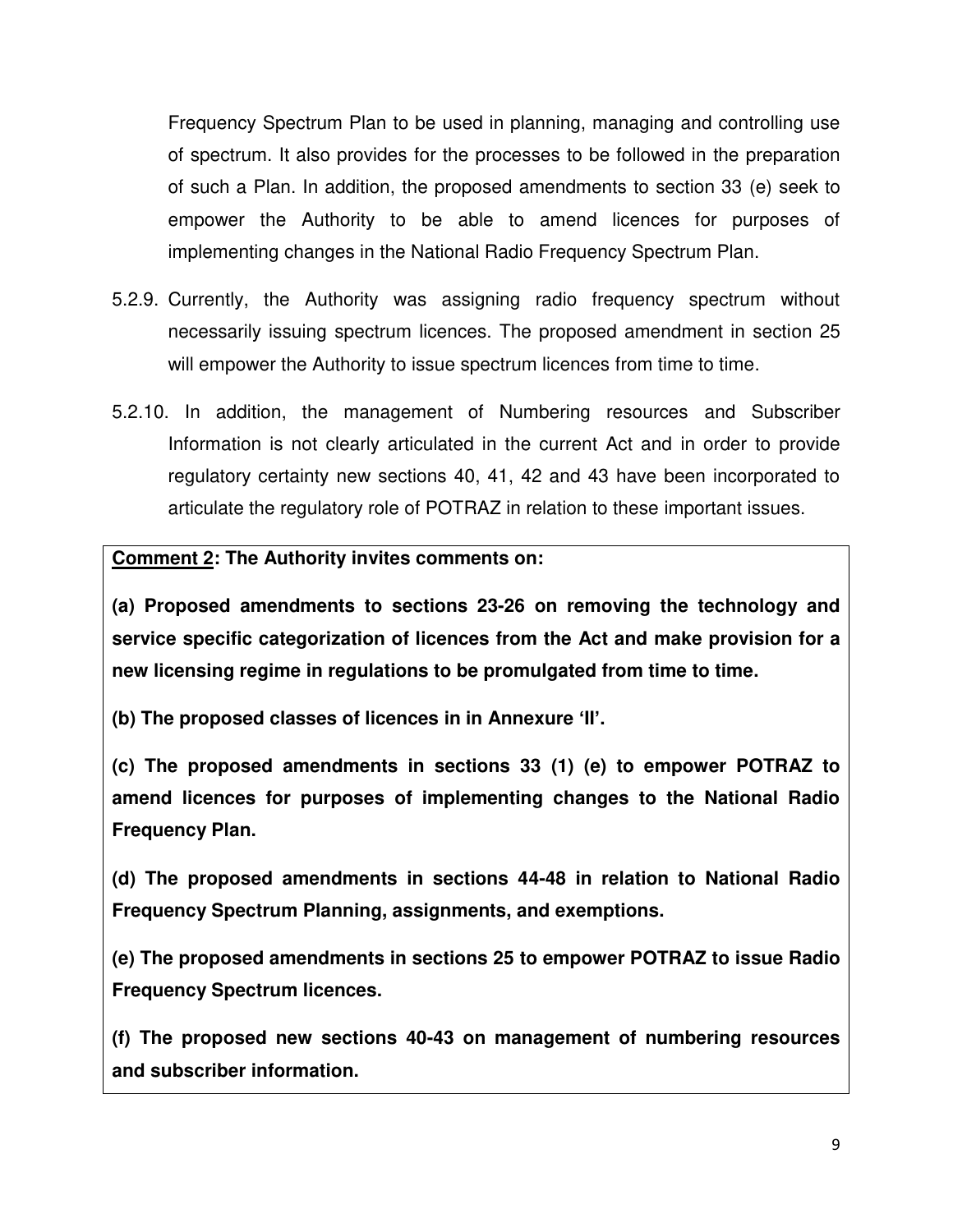#### **5.3 Amendments to improve POTRAZ's oversight of the sector**

5.3.1. A new **Part IX** is being proposed to deal with postal sector issues only and improve the Authority's oversight on the sector by providing for:

 (a) promulgation of new postal licensing regulations taking into account market developments (section 49).

 (b) Power of the Authority to develop, regulate and manage post codes and addresses for postal services (section 50).

- 5.3.2. In addition, a new **Part X and XI** to deal specifically with telecommunication services and systems has been created to provide for:
	- (a) specific regulations on telecommunication licences (section 60).
	- (b) specific regulations on national and international roaming (section 62).
	- (c) management of cases of interference in the sector (section 72).
- 5.3.3. Furthermore, a new **Part XII** is being proposed to address new aspects of economic regulation within the sector which are not covered under the current Act. These new sections will provide for:

 (a) Regulation of competition and prohibition of anti-competitive conduct, save where it is in the national interest to have such conduct (section 73).

 (b) Determination of a dominant licensee in the market or a segment of the market and the procedure for such determination and the roles and responsibilities of dominant licensees (section 74, 75 and 76)

 (c) Powers of the Authority to investigate any cases of conduct which is anticompetitive and the procedure to be followed thereto (section 78).

 (d) Powers of the Minister to make regulations governing competition in the communications sector (section 79).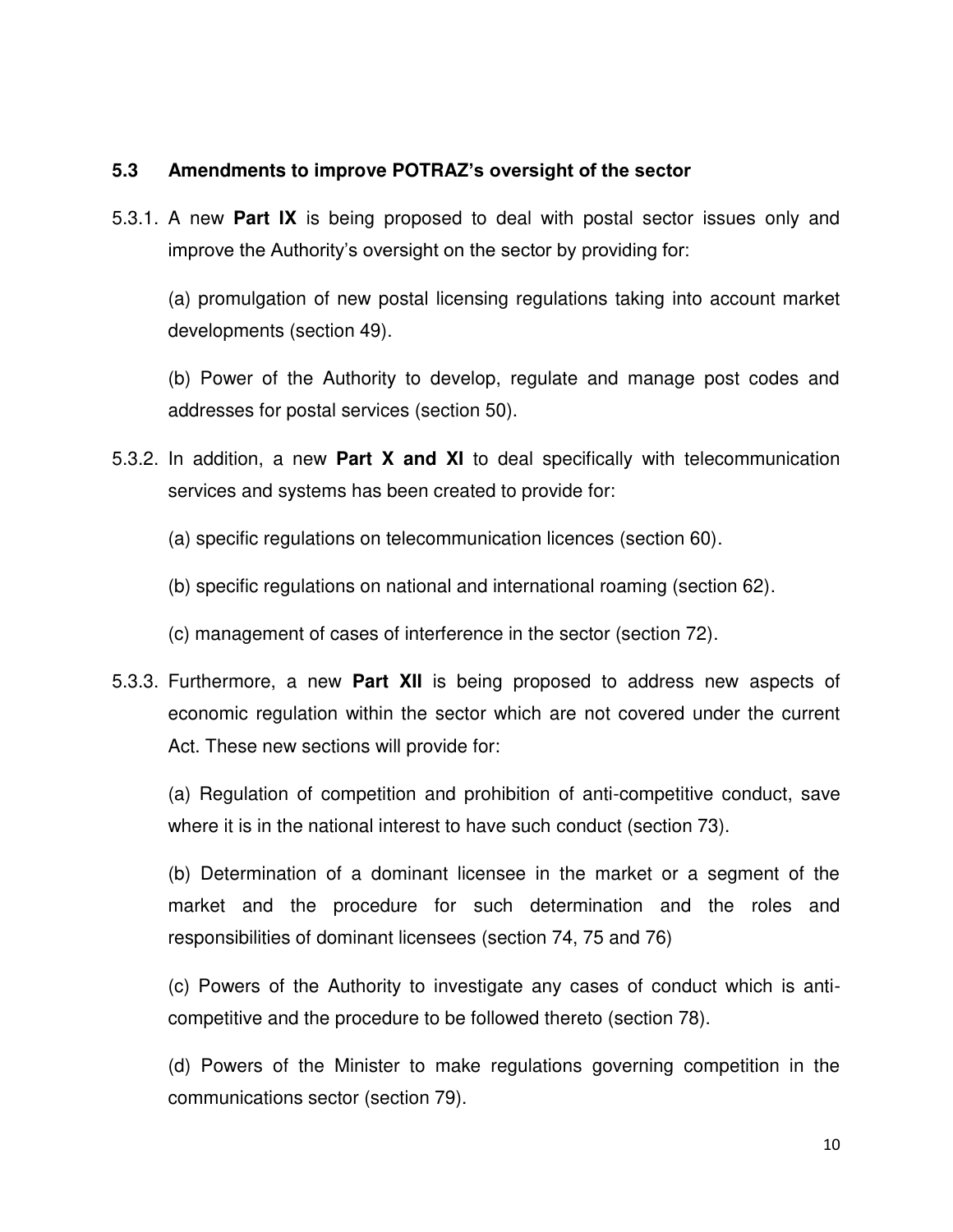(e) Prohibition of discrimination in terms of access to telecommunication services (section 80).

 (d) Consumer representations on any issues pertaining to provision of communication services, disputes and complaints and the obligations of the Authority with respect to preparing an annual report on issues brought to its attention by consumers and action taken to address the issues. (Section 81)

- 5.3.4. **A new PART XIV** to comprehensively deal with offences and penalties under the Act is being proposed. These sections provide greater clarity on unlawful use of telecommunication services and systems which is an improvement from the current section 88 which makes reference to unlawful use of a telephone. The Act does not provide for an offence on fraudulent use of telecommunication services or systems which is introduced by section 99 of the Act. Section 106 introduces a provision to deal with general offences. Therefore, some of the offences have been recast taking into account developments in technology as follows:
	- (a) Unlawful use of telecommunication services and systems (section 98).
	- (b) Fraudulent use of telecommunication services and systems (section 99).

 (c) A general clause to cover general offences and penalties has also been incorporated to increase the Authority's oversight on the sector (section 106).

5.3.5. **A new Part XV** clarifying the role of the Authority in terms of settlement of disputes that may arise within the sector has also been introduced. The Act does not clearly provide for a mechanism or procedure for handling disputes between providers and any member of the public. The proposal is to have a dedicated dispute resolution framework for the Postal and Telecommunications sector to better serve and resolve consumer disputes with service providers systematically and effectively. The intention here is to give consumers access to alternative platform to resolve their disputes.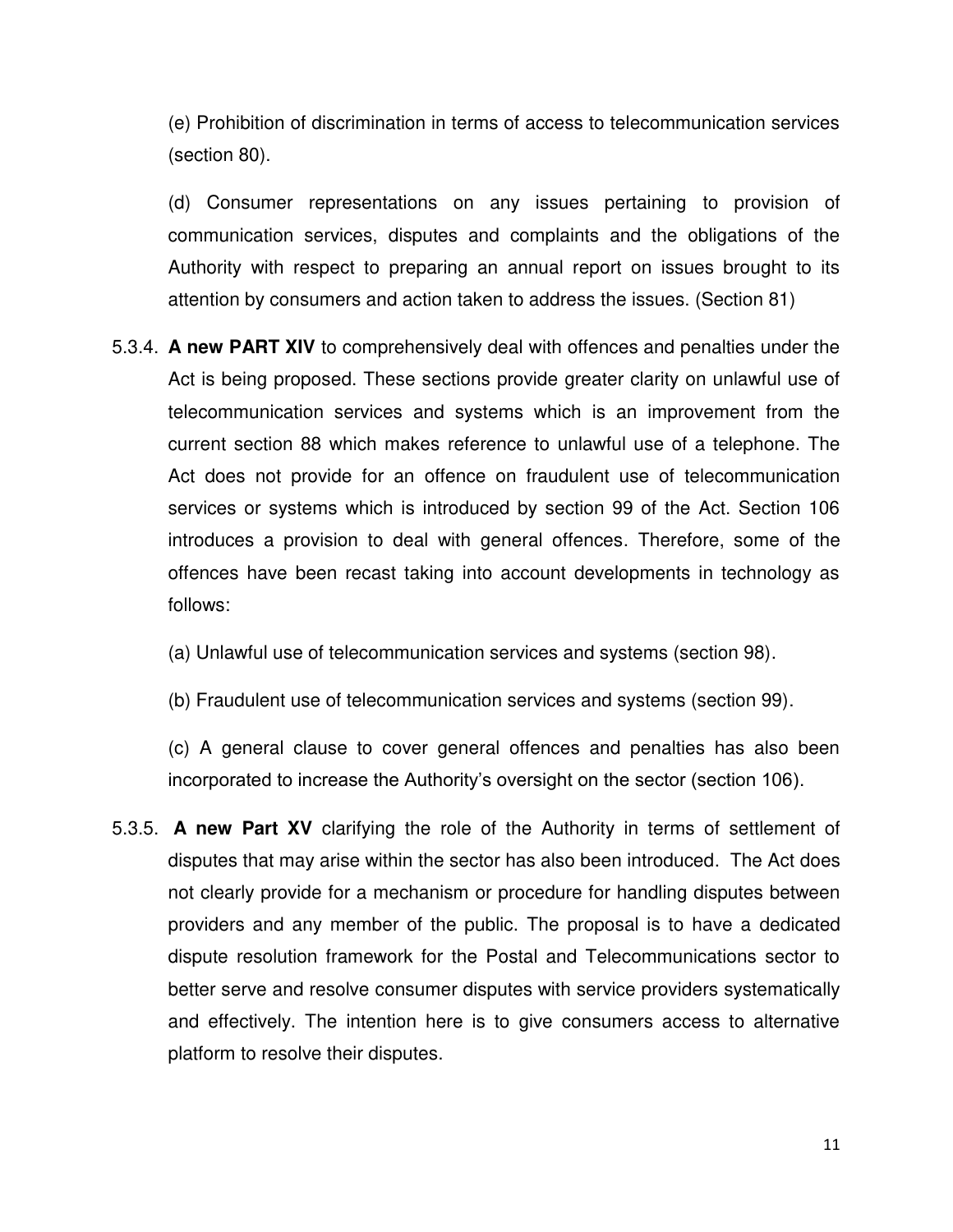The dispute resolution framework will also provide the Authority with greater oversight on nature of disputes and how to address these as well as powers of the Authority to give directions. The following sections have been incorporated to deal with the dispute resolution framework:

 (a) procedure for referring disputes to the Authority and time frame within which the Authority is to make a determination (section 110).

 (b) establishment of a complaints tribunal for settling disputes referred to by the Authority (section 111 and 112).

 (c) powers of the Authority to issue directions on any issue pertaining to the sector (section 118).

## **Comment 3**: **POTRAZ invites comments on:**

**(a) Proposal to include section 62 to empower POTRAZ and the Minister to make regulations on national and international roaming.** 

**(b) The proposal to strengthen the Authority's oversight on competition issues in the sector.** 

**(c) The proposal to provide for a Complaints Tribunal for the sector.**

**(d) The proposal to give greater clarity on directives to be issued by the Authority.** 

**(e) The proposals pertaining to offences and penalties.** 

## **6. Conclusion**

POTRAZ recognises the need to actively transform the regulatory framework in order to increase competition and innovation as well as improve oversight. Therefore, your comments and views on the proposed amendments will help POTRAZ to effectively regulate the sector.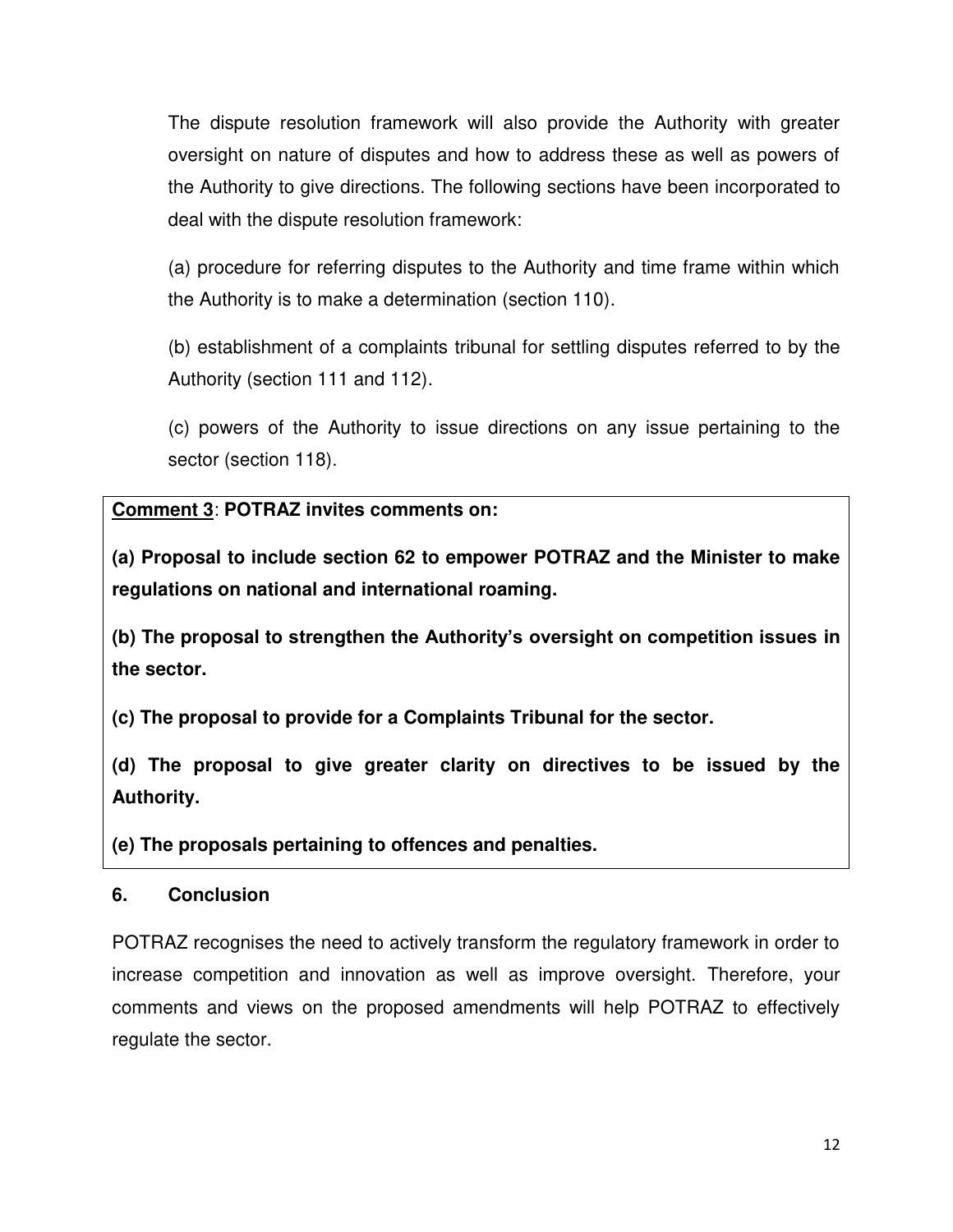## **ANNEXURE I: DEFINITION OF TERMS (New and Recast)**

| No.          | Term                    | <b>Definition</b>                                                                                             |
|--------------|-------------------------|---------------------------------------------------------------------------------------------------------------|
| 1            | communication           | communication<br>by<br>any<br>way<br>ot<br>means<br>a.<br>telecommunication, radiocommunication or<br>postal  |
|              |                         | service and "communications" shall be construed<br>accordingly.                                               |
| $\mathbf{2}$ | <b>Community centre</b> | means any school, railway station, police station and<br>other location providing a service to the community. |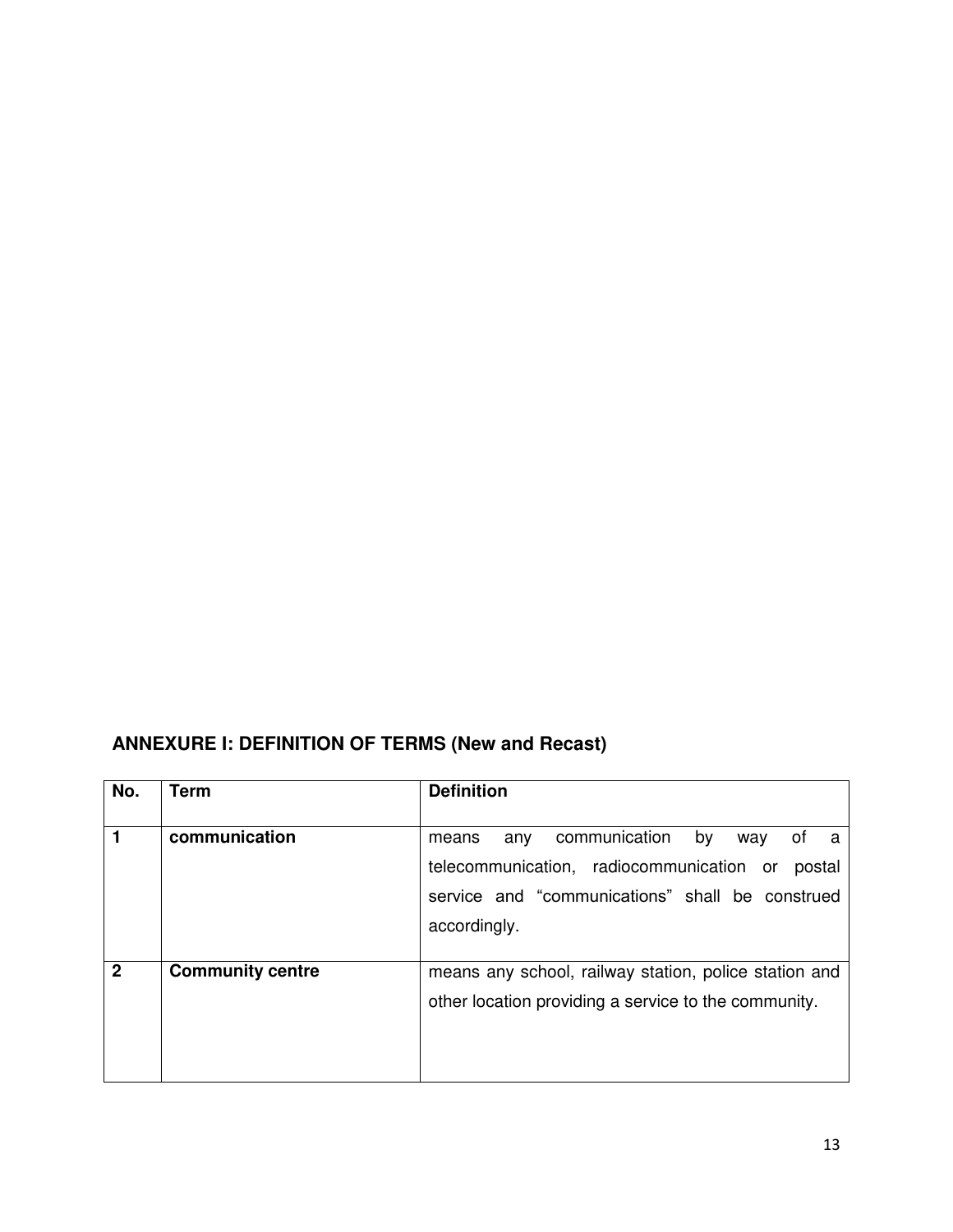| 3              | <b>Community service centre</b>      | means any fixed-line, cellular or satellite telephone      |
|----------------|--------------------------------------|------------------------------------------------------------|
|                |                                      | that is made available to the general public.              |
|                |                                      |                                                            |
|                |                                      |                                                            |
| 4              |                                      |                                                            |
|                | <b>Designated licensee</b>           | means any entity designated as such by the Minister        |
|                |                                      | for the purposes of the provision of reserved services.    |
|                |                                      |                                                            |
|                |                                      |                                                            |
| 5              | <b>Directory information service</b> | means a service consisting in the provision by means       |
|                |                                      | telecommunication<br>of<br>service<br>directory<br>a<br>οf |
|                |                                      | information for the purpose of facilitating the use of a   |
|                |                                      | telecommunication service.                                 |
|                |                                      |                                                            |
|                |                                      |                                                            |
| 6              | <b>Disabled person (recast)</b>      | means a person who is substantially and permanently        |
|                |                                      |                                                            |
|                |                                      | handicapped by any physical or mental disability.          |
|                |                                      |                                                            |
|                |                                      |                                                            |
| $\overline{7}$ | <b>Dominant licensee</b>             | means a licensee who the Authority has determined          |
|                |                                      | to be a licensee in terms of section 74 and "dominant      |
|                |                                      | position" shall be construed accordingly.                  |
| 8              |                                      |                                                            |
|                | <b>Emergency</b>                     | means any event or circumstance resulting from a           |
|                |                                      | major accident or natural disaster.                        |
| 9              | <b>Emergency Organisation</b>        | means, in respect of any locality, the police and any      |
|                |                                      | fire, ambulance or other emergency service.                |
|                |                                      |                                                            |
| 10             | <b>Fund</b>                          | means the Universal Service Fund established by            |
|                |                                      | section 83.                                                |
|                |                                      |                                                            |
| 11             | <b>Interconnection</b>               | means the physical or logical connection of two or         |
|                |                                      | more telecommunication networks; (postal as well)          |
| 12             | <b>International standards</b>       | means the standards and recommendations from time          |
|                |                                      |                                                            |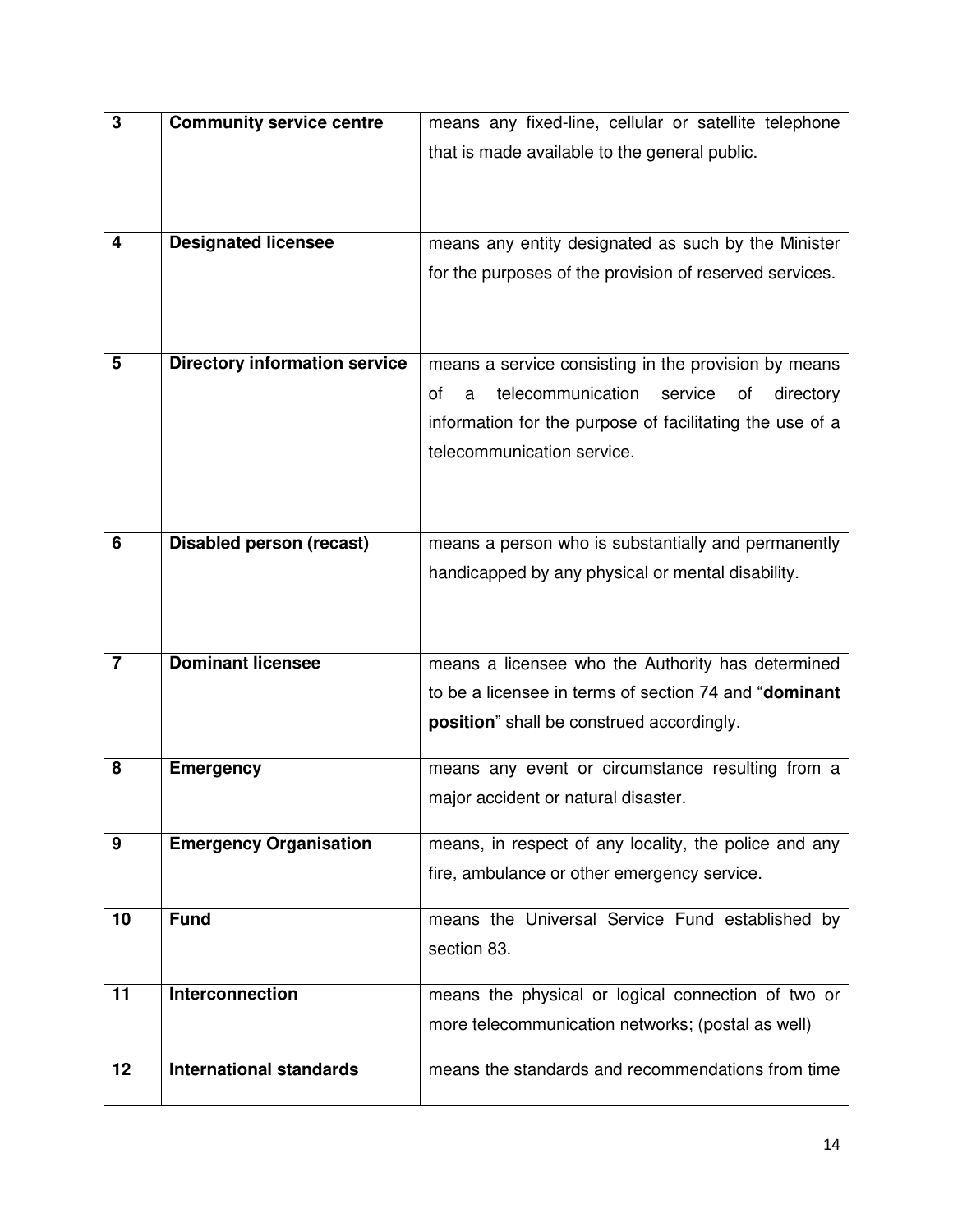|    |                         | to time adopted by--                                                                                                                                                                                                                          |
|----|-------------------------|-----------------------------------------------------------------------------------------------------------------------------------------------------------------------------------------------------------------------------------------------|
|    |                         | (a) the International Telecommunication Union;                                                                                                                                                                                                |
|    |                         | (b) the International Organisation for Standardisation;<br>or                                                                                                                                                                                 |
|    |                         | (c) the International Electrotechnical Committee.                                                                                                                                                                                             |
|    |                         | (d) Universal Postal Union.                                                                                                                                                                                                                   |
|    |                         | to which Zimbabwe subscribes by virtue of it being a<br>party to or a member of any international treaty or<br>organisation, as the case may be.                                                                                              |
| 13 | Licence (recast)        | means any licence issued in terms of this Act.                                                                                                                                                                                                |
| 14 | Licensee (recast)       | means a person who holds a licence in terms of this<br>Act.                                                                                                                                                                                   |
| 15 | <b>Tariff (Recast)</b>  | means a tariff of prices, rates, subscriptions or<br>charges levied by a licensee for the provision of<br>communication services in terms of this Act.                                                                                        |
| 16 | <b>Market</b>           | means a market for any telecommunication service<br>connected with a network, application or postal<br>service.                                                                                                                               |
| 17 | <b>Reserved Service</b> | in relation to an agency, postal or telecommunications<br>service, means any prescribed agency, postal or<br>telecommunications service the provision of which is<br>reserved exclusively to any designated licensee in<br>terms of this Act. |
| 18 | <b>Numbering Plan</b>   | means a plan referred to in section 41 of numbering in<br>compliance with the ITU standards for the purpose of<br>routing calls between subscribers or between network<br>elements.                                                           |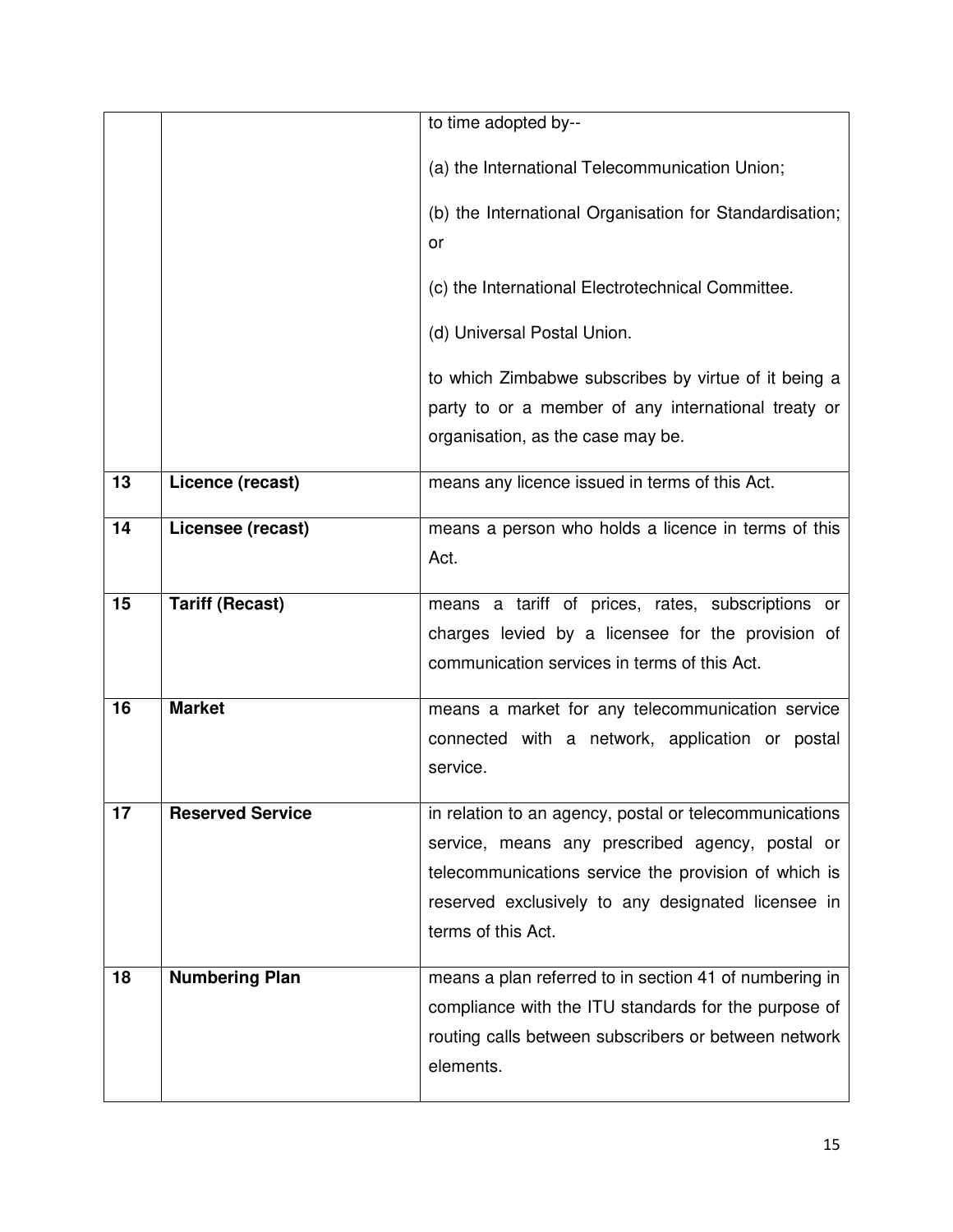| 19 | telecommunication<br><b>Private</b> | means a telecommunication service or system which        |
|----|-------------------------------------|----------------------------------------------------------|
|    | service/system                      | is not offered to or provided for members of the public, |
|    |                                     | serving only an entity or entities in the same group of  |
|    |                                     | companies and is not connected to or with any            |
|    |                                     | telecommunication system established, maintained or      |
|    |                                     | worked by a telecommunication licensee.                  |
|    |                                     |                                                          |
| 20 | Radio frequency spectrum            | means the continuous range of electromagnetic wave       |
|    |                                     | frequencies up to and including the frequency of 3000    |
|    |                                     | GHz.                                                     |
| 21 | Telecommunication                   | communication<br>by<br>οf<br>the<br>means<br>any<br>way  |
|    |                                     | transmission, emission or reception of signs, signals,   |
|    |                                     | messages, writings,<br>images<br>and<br>sounds<br>or     |
|    |                                     | intelligence of any nature by wire, radio, optical or    |
|    |                                     | other electromagnetic systems.                           |
|    |                                     |                                                          |
| 22 | <b>Underserved area</b>             | means any area that is not, in the opinion of the        |
|    |                                     | Minister formed in consultation with the Authority,      |
|    |                                     | adequately provided with communications services.        |
| 23 | <b>Universal service</b>            | means the availability of accessible and affordable to   |
|    |                                     | every person of information and communication            |
|    |                                     | including<br>telecommunication<br>services,<br>services  |
|    |                                     | determined by the Authority as being a service to be     |
|    |                                     | provided by a licensee to an area or sector not served   |
|    |                                     | or adequately served by the service.                     |
| 24 | <b>SIM</b>                          | Subscriber<br>Identity<br>Module<br>for<br>the<br>means  |
|    |                                     | identification and authentication of a subscriber.       |
|    |                                     |                                                          |
| 25 | <b>SIM CARD</b>                     | an electronic communication device that<br>means         |
|    |                                     | enables<br>transmit<br>receive<br>user<br>to<br>and<br>a |
|    |                                     | communications through the connectivity of such          |
|    |                                     | device to a telecommunications network and stores        |
|    |                                     | user identity, location, phone number and network        |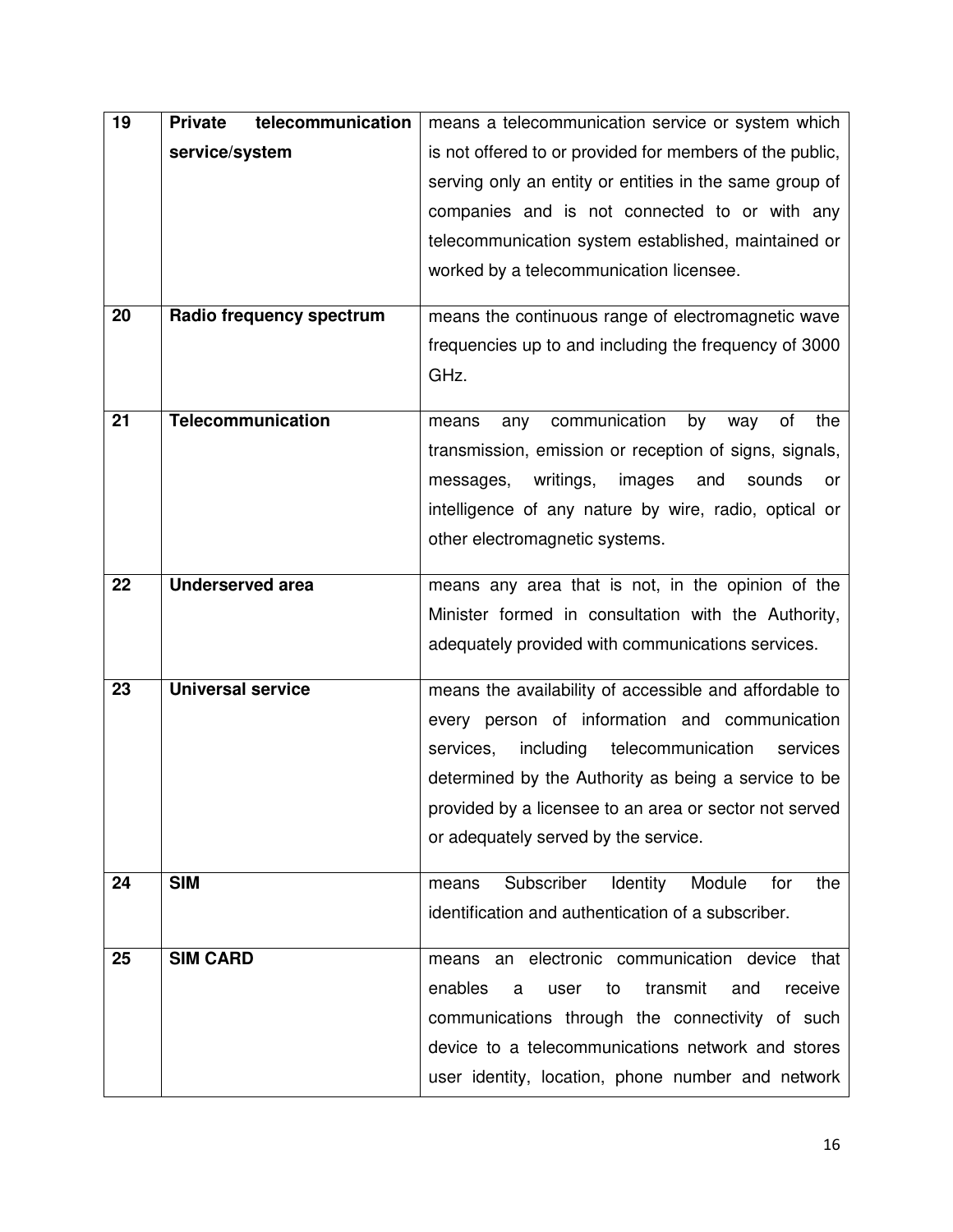|    |        | authorisation date.                                 |
|----|--------|-----------------------------------------------------|
|    |        |                                                     |
| 26 | Vessel | means and includes a ship, boat, air-cushioned      |
|    |        | vehicle or floating rig, vehicle or container which |
|    |        | moves on water or platform used in navigation.      |
|    |        |                                                     |

## **ANNEX II: PROPOSED CLASSES OF LICENCES**

The Authority proposes to issue the following classes of licences which form part of the new licensing framework to be promulgated under new licensing regulations:

#### *(a) Unified Telecommunications Licence*

The Unified Telecommunication Licence authorises the licensee to provide telecommunication network facilities, network services and application services under one licence. The licence includes, but is not limited to the following licence subcategories which can also be licenced separately: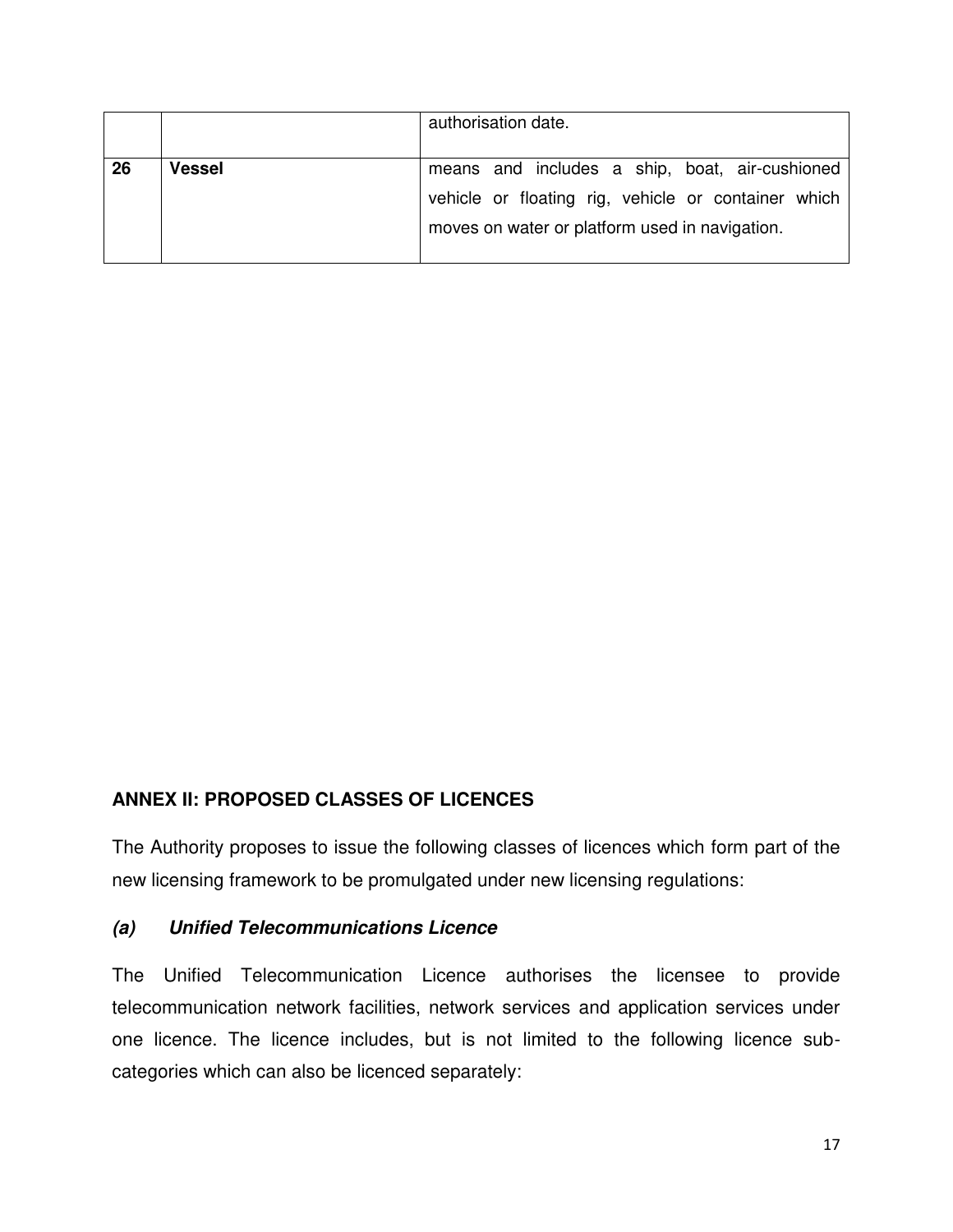- (i) Network Facilities Licence (NFL);
- (ii) Network Services Licence (NSL); and
- (iii) International Gateway Service Licence
- (iv) Spectrum Licence
- (v) Application Services Licence (ASL)

## *(b) Network Facilities Licence (NFL)*

A Network Facilities Licence (NFL authorises a licensee to build, own, manage passive infrastructure that facilitates provision of electronic communications and lease or resale it to other telecommunications operators but specifically prohibits the licensee from providing services directly to end users. The passive telecommunications infrastructure includes:

- (i) Dark optical fibre cables
- (ii) Copper cables
- (iii) Coaxial cables
- (iv) Towers and associated site equipment
- (v) Ducting and associated civil works
- (vi) Radio Communications Stations including Satellite Stations
- (vii) equipment housing
- (viii) commercial power and
- (ix) access roads

## **(c)** *Network Services Licence (NSL)*

A Network Services Licence allows the licensee to operate and maintain public active electronic communication networks infrastructure such as: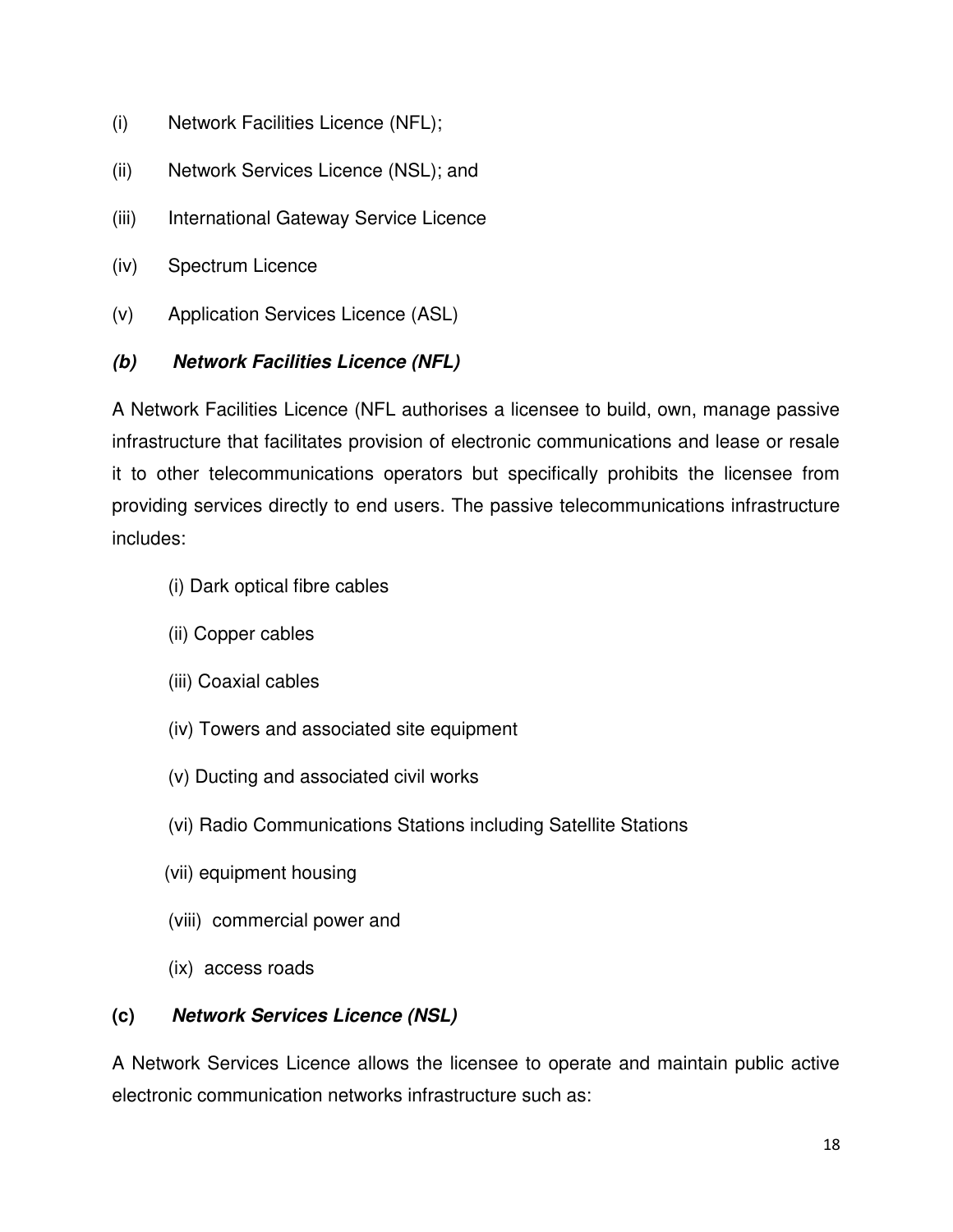(i) Base stations;

(ii) Transmission equipment (Microwave, satellite, fibre and copper);

(iii) Switching equipment; and

(iv) Access network infrastructure.

in order to offer wholesale services, including but not limited to Public Switched Telecommunication Network (PSTN) services, Public cellular telecommunications services, Public Data Network services, Internet bandwidth Access provision, space segment services, payphone services and Internet Protocol (IP) telephony.

The licensees shall facilitate interoperability and compatibility with other networks including interconnection.

## *(d) International Gateway Service Licence*

International Gateway Services Licence allows the licensee to operate and maintain telecommunications facilities that allows international voice and data traffic to be interchanged between Zimbabwe and other countries. Such facilities include the international switches and or international links.

## *(e) Spectrum Licence*

The Spectrum licence shall authorise the licensee to access and use radio spectrum in the licensed band.

## *(f) Application Services licence (ASL)*

The Application Services Licence authorises the licensee to provide retail end user electronic communication services such as Voice, Video, Data, Messaging services, Mobile Money services among others, using facilities from Network Service Licensees. The Application Service Licence shall also include value added services such as: